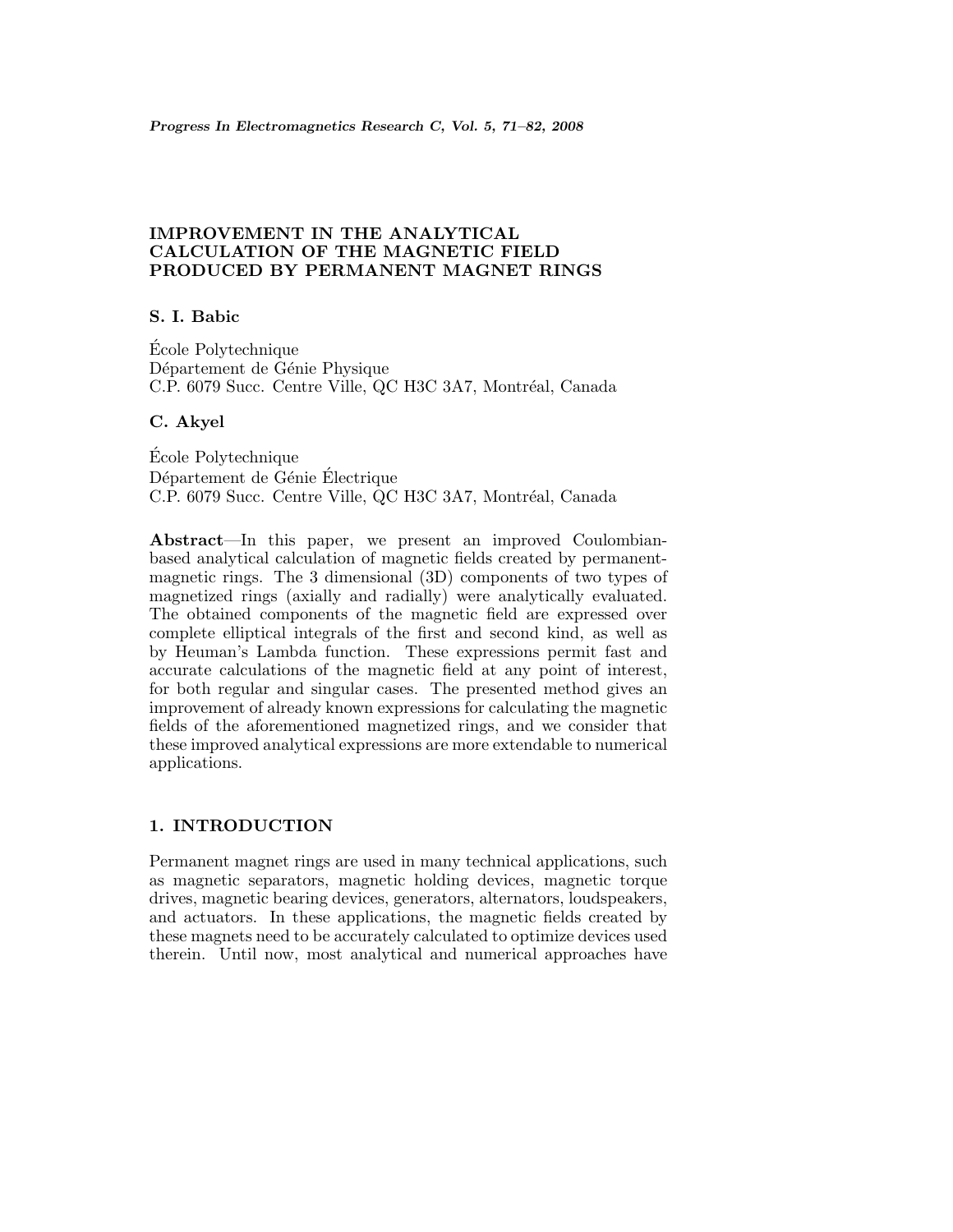evaluated two major kinds of applications, such as parallelepipedic and cylindrical magnets,[1–21]. Even though parallelepipedic magnets are easy to produce, are easily magnetized, and create a magnetic field that is easily calculated, we wish to evaluate cylindrical magnets with radial and axial polarizations. The analytical solutions of the magnetic field, based on the Coulumbian approach, created by axially and radially magnetized permanent magnetic rings have been evaluated in [1]. The proposed expressions obtained over the complete elliptical integrals of the first, second, and third kind, as evaluated by Mathematica, produce tedious expressions which are complicated for the numerical treatment. In addition, Mathematica-based solutions contain some magnetic field components with imaginary parts nearly equal to zero  $(Hz)$ , making these components more difficult to plot with Mathematica, especially in the treatment of singular cases that can be solved analytically. Herein, for the previous reason, we propose purely analytical solutions for these components of the magnetic field for the aforementioned types of magnets. The obtained 3D analytical expressions ameliorate already calculated magnetic fields for permanent magnetic rings, and are more suitable for numerical applications. All results are expressed over the complete elliptical integrals of the first, and second kind, as well by Heuman's Lambda function.

## **2. BASIC EXPRESSIONS**

The solutions for the magnetic fields, produced by permanent magnet rings (See Figs. 1 and 2) can be obtained by using the Coulombian method [1]. Rings with axial (Fig. 1) and radial (Fig. 2) magnetic polarizations were investigated in this study.

The corresponding magnetic fields are:

a) Axial magnetic polarization

$$
\vec{H}^{+}(r,z) = \frac{\sigma^{*}}{4\pi\mu_{0}} \int_{\theta=0}^{\theta=2\pi} \int_{r_{1}=r_{in}}^{r_{1}=r_{out}} \frac{P_{1+}\vec{M}}{\left|P_{1+}\vec{M}\right|^{3}} r_{1} dr_{1} d\theta
$$
\n
$$
\vec{H}^{-}(r,z) = \frac{-\sigma^{*}}{4\pi\mu_{0}} \int_{\theta=0}^{\theta=2\pi} \int_{r_{1}=r_{in}}^{r_{1}=r_{out}} \frac{P_{1-}\vec{M}}{\left|P_{1-}\vec{M}\right|^{3}} r_{1} dr_{1} d\theta
$$
\n
$$
\vec{H}(r,z) = \vec{H}^{+}(r,z) + \vec{H}^{-}(r,z)
$$
\n(1)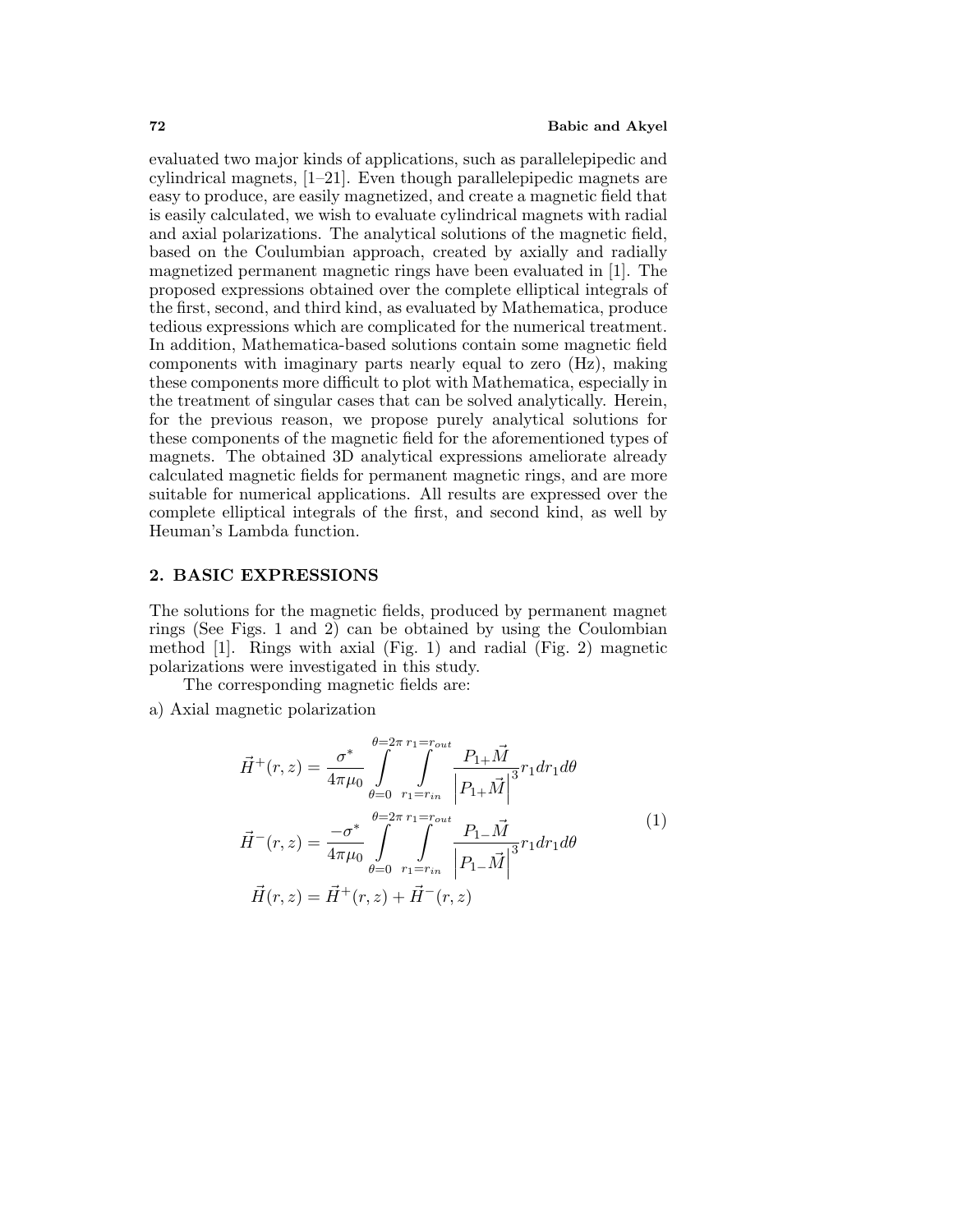**Progress In Electromagnetics Research C, Vol. 5, 2008 73**



Figure 1. Given geometry: A ring with z axis of symmetry and inner and outer radius  $r_{in}$  and  $r_{out}$ , respectively. The magnetic polarization is axial [1].



Figure 2. Given geometry: A ring with z axis of symmetry and inner and outer radius  $r_{in}$  and  $r_{out}$ , respectively. The magnetic polarization is radial,  $[1]$ .

where

$$
P_{1+}\vec{M} = (r - r_1 \cos \theta)\vec{i}_r - r_1 \sin \theta \vec{i}_\theta + (z - h)\vec{i}_k
$$
  

$$
P_{1-}\vec{M} = (r - r_1 \cos \theta)\vec{i}_r - r_1 \sin \theta \vec{i}_\theta + (z + h)\vec{i}_k
$$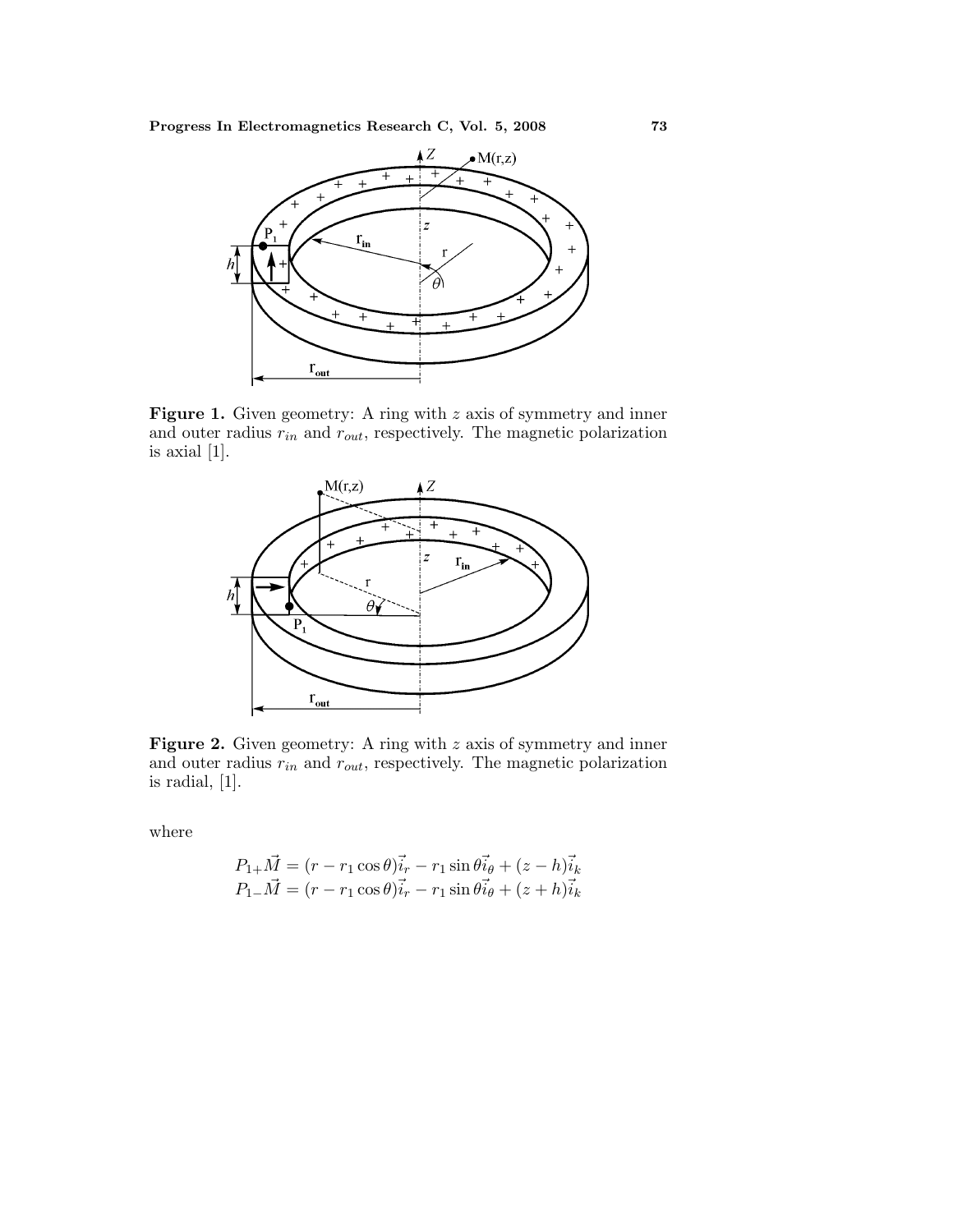b) Radial magnetic polarization

$$
\vec{H}^{+}(r,z) = \frac{\sigma^{*}}{4\pi\mu_{0}} \int_{\theta=0}^{\theta=2\pi} \int_{z_{1}=0}^{z_{2}=h} \frac{P_{1+}\vec{M}}{\left|P_{1+}\vec{M}\right|^{3}} r_{in} dz_{1} d\theta
$$
\n
$$
\vec{H}^{-}(r,z) = \frac{-\sigma^{*}}{4\pi\mu_{0}} \int_{\theta=0}^{\theta=2\pi} \int_{z_{1}=0}^{z_{2}=h} \frac{P_{1-}\vec{M}}{\left|P_{1-}\vec{M}\right|^{3}} r_{out} dz_{1} d\theta
$$
\n
$$
\vec{H}(r,z) = \vec{H}^{+}(r,z) + \vec{H}^{-}(r,z)
$$
\n(2)

where

$$
P_{1+}\vec{M} = (r - r_{in}\cos\theta)\vec{i}_r - r_{in}\sin\theta\vec{i}_\theta + (z - z_1)\vec{i}_k
$$
  

$$
P_{1-}\vec{M} = (r - r_{out}\cos\theta)\vec{i}_r - r_{out}\sin\theta\vec{i}_\theta + (z - z_1)\vec{i}_k
$$

 $\mu_0 = 4\pi \times 10^{-7} \,\mathrm{H/m}$  — the magnetic permeability of vacuum.  $\sigma^* = 17$ — surface magnetic pole density,  $i_r, i_\theta, i_z$  — unit vectors in the cylindrical coordinate system.

#### **3. CALCULATION METHOD**

a) Axial magnetic polarization

By substituting the variable  $\theta$  with  $\theta = \pi - 2\beta$  in (1), integrating twice, and respecting angle variable symmetry, we obtained the 3D components of the magnetic field at the point  $M(r, 0, z)$ . In this case all integrals will be transformed on the interval of integration  $0 \leq \beta \leq \pi/2$  so that all results will be expressed over complete elliptical integrals.

$$
H_r(r, z) = H_r^+(r, z) + H_r^-(r, z)
$$
  
\n
$$
H_{\theta}(r, z) = H_{\theta}^+(r, z) + H_{\theta}^-(r, z) = 0
$$
  
\n
$$
H_z(r, z) = H_z^+(r, z) + H_z^-(r, z)
$$
\n(3)

where

$$
H_r^+(r,z) = \frac{\sigma^*}{\pi \mu_0} \sum_{n=1}^2 (-1)^{n-1} \frac{1}{k_n^+} \sqrt{\frac{r_n}{r}} \left[ E(k_n^+) - (1 - \frac{k_n^+2}{2}) K(k_n^+) \right]
$$
  

$$
H_r^-(r,z) = \frac{-\sigma^*}{\pi \mu_0} \sum_{n=1}^2 (-1)^{n-1} \frac{1}{k_n^-} \sqrt{\frac{r_n}{r}} \left[ E(k_n^-) - (1 - \frac{k_n^-2}{2}) K(k_n^-) \right]
$$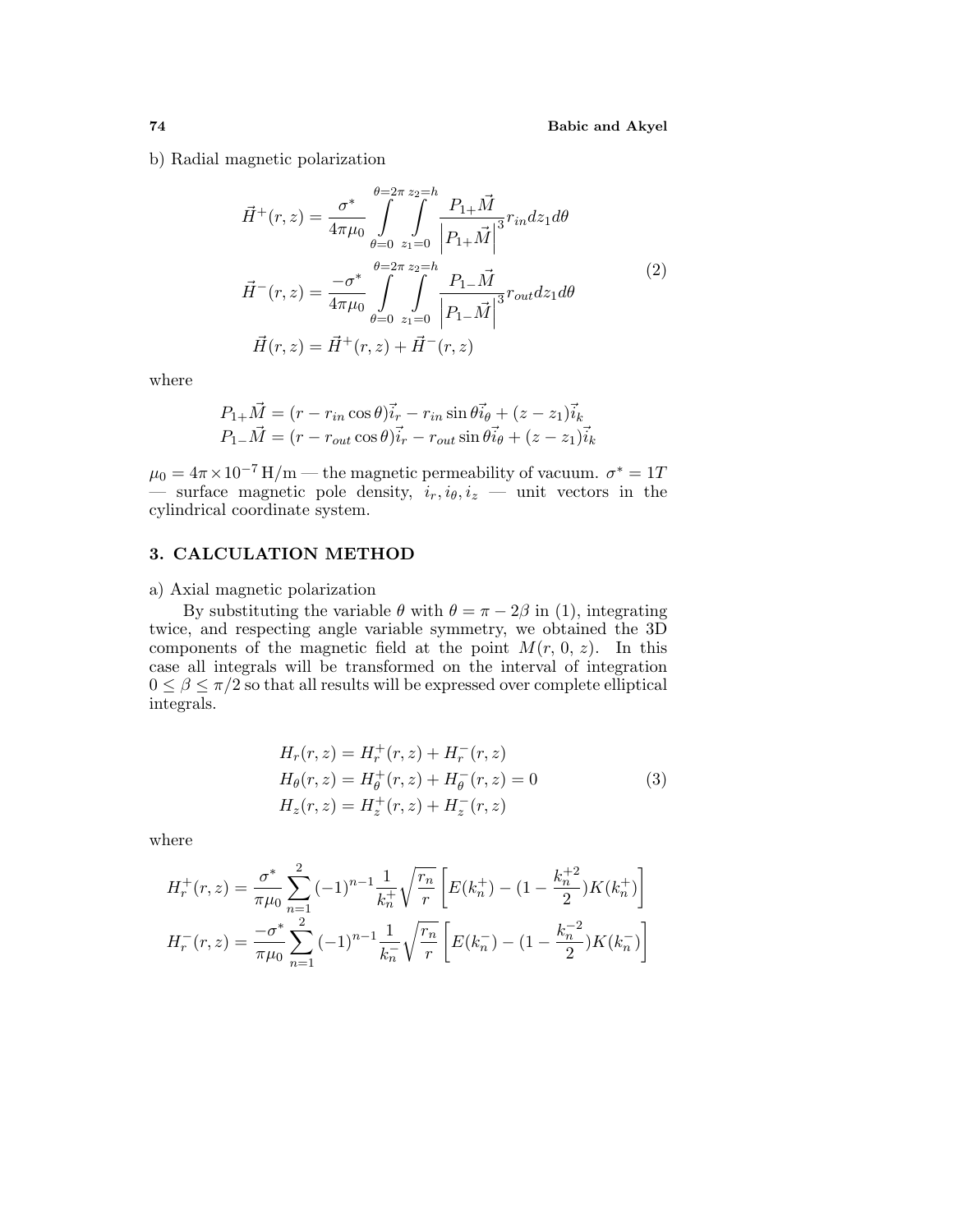**Progress In Electromagnetics Research C, Vol. 5, 2008 75**

$$
H_{\theta}^+(r,z)=H_{\theta}^-(r,z)=0
$$

$$
H_z^+(r,z) = \frac{\sigma^*}{4\pi\mu_0(z-h)} \sum_{n=1}^2 (-1)^{n-1} \frac{k_n^+}{\sqrt{rr_n}}
$$
  

$$
\left\{ \left[ \sqrt{r^2 + (z-h)^2} - r \right] \left[ \sqrt{r^2 + (z-h)^2} - r_n \right] \Pi(h_1^+, k_n^+) \right\}
$$
  

$$
+ \left[ \sqrt{r^2 + (z-h)^2} + r \right] \left[ \sqrt{r^2 + (z-h)^2} + r_n \right] \Pi(h_2^+, k_n^+) \right\}
$$
  

$$
H_z^-(r,z) = \frac{-\sigma^*}{4\pi\mu_0 z} \sum_{n=1}^2 (-1)^{n-1} \frac{k_n^-}{\sqrt{rr_n}}
$$
  

$$
\left\{ \left[ \sqrt{r^2 + z^2} - r \right] \left[ \sqrt{r^2 + z^2} - r_n \right] \Pi(h_1^-, k_n^-)
$$

$$
\left\{ \left[ \sqrt{r^2 + z^2} - r \right] \left[ \sqrt{r^2 + z^2} - r_n \right] \Pi(h_1^-, k_n^-)
$$

$$
+ \left[ \sqrt{r^2 + z^2} + r \right] \left[ \sqrt{r^2 + z^2} + r_n \right] \Pi(h_2^-, k_n^-) \right\}
$$

$$
k_n^{+2} = \frac{4rr_n}{(r+r_n)^2 + (z-h)^2}, \qquad k_n^{-2} = \frac{4rr_n}{(r+r_n)^2 + z^2}
$$
  
\n
$$
h_1^{+} = \frac{2r}{r+\sqrt{r^2 + (z-h)^2}}, \qquad h_2^{+} = \frac{2r}{r-\sqrt{r^2 + (z-h)^2}}
$$
  
\n
$$
h_1^{-} = \frac{2r}{r+\sqrt{r^2 + z^2}}, \qquad h_2^{-} = \frac{2r}{r-\sqrt{r^2 + z^2}}
$$
  
\n
$$
r_1 = r_{in}, \qquad r_2 = r_{out}
$$

Thus, we obtained the 3D components of the magnetic field expressed over the complete elliptical integrals of the first, second, and third kind [22,23]. Ravaud et al. [1] obtained the same expressions for the component  $H_r$  and relatively tedious expressions for the component  $H<sub>z</sub>$  wherein, the incomplete integral of the third kind appears. They used Mathematica to evaluate this component and obtained its real and the imaginary components of  $H_z$ . Obviously this component has to be purely real. Even though the imaginary part is a consequence of 'numerical noise' and nearly equals zero they obtained satisfactory results for this component. In our calculation we obtained the complete elliptical integrals of the third kind. These expressions are easy to program and can be used to evaluate the magnetic field anywhere except in the singular case. In the singular case, it is possible to replace the coplete elliptic integral of the third kind with the elliptic integral of the first kind and with Heuman's Lambda function [22,23].

After some mathematical modifications the component  $H_z(r, z)$ which is suitable for either regular or singular cases appears in the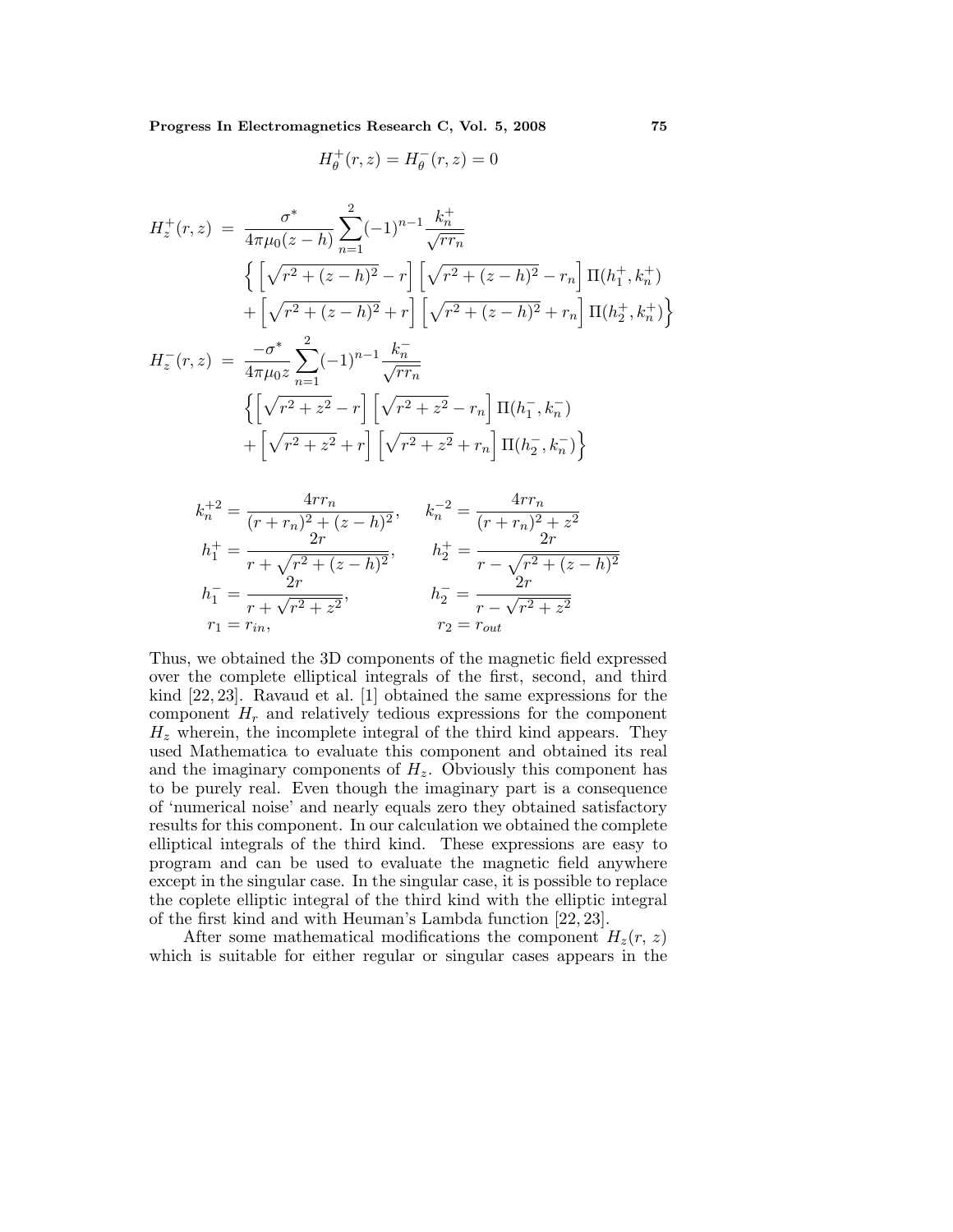following form:

$$
H_z^+(r,z) = \frac{\sigma^*}{2\pi\mu_0} \sum_{n=1}^2 (-1)^{n-1} \left\{ \frac{k_n^+(z-h)\sqrt{r^2 + (z-h)^2}}{\sqrt{rr_n}(\sqrt{r^2 + (z-h)^2} + r)} K(k_n^+) \right.+ \frac{\pi}{2} sign(z-h) sign(\sqrt{r^2 + (z-h)^2} - r_n)[1 - \Lambda_0(\theta_{1n}^+, k_n^+)] + \frac{\pi}{2} sign(z-h)[1 - \Lambda_0(\theta_{2n}^+, k_n^+)] \right\}H_z^-(r,z) = \frac{-\sigma^*}{2\pi\mu_0} \sum_{n=1}^2 (-1)^{n-1} \left\{ \frac{k_n^- z\sqrt{r^2 + z^2}}{\sqrt{rr_n}(\sqrt{r^2 + z^2} + r)} K(k_n^-) \right.+ \frac{\pi}{2} sign(z) sign(\sqrt{r^2 + z^2} - r_n)[1 - \Lambda_0(\theta_{1n}^-, k_n^-)] + \frac{\pi}{2} sign(z)[1 - \Lambda_0(\theta_{2n}^-, k_n^-)]
$$

$$
\theta_1^+ = \arcsin\sqrt{\frac{1 - h_1^+}{1 - k_n^{+2}}}, \quad \theta_2^+ = \arcsin\frac{|z - h|}{\sqrt{r^2 + (z - h)^2} + r}
$$

$$
\theta_1^- = \arcsin\sqrt{\frac{1 - h_1^+}{1 - k_n^{+2}}}, \quad \theta_2^+ = \arcsin\frac{|z|}{\sqrt{r^2 + z^2} + r}
$$

a) Singularity treatment

The component  $Hr^+$  has two singularities (See Fig. 3) for  $k_n^{\dagger 2} =$ 1 ( $z = h$ ,  $r = r_{in}$ ,  $r = r_{out}$ ) for which  $H_r^+$  values are  $-\infty$  and  $+\infty$ .

The component  $H_z^+$  has two removable singularities (See Fig. 5) for  $k_n^{+2} = 1$   $(z = h, r = r_{in}, r = r_{out})$ . Using the L'Hopital rule we obtained  $H_z^+ \rightarrow 0$  for  $k_n^{\pm 2} \rightarrow 1$ .

 $K(k)$  — complete elliptic integral of the first kind [22, 23].

 $E(k)$  — complete elliptic integral of the second kind [22, 23].

 $\Pi(h, k)$  — complete elliptic integral of the third kind [22, 23].

 $\Lambda(\varepsilon, k)$  — Heuman's Lambda function [22, 23].

b) Radial magnetic polarization

By substituting the variable  $\theta$  with  $\theta = \pi - 2\beta$  in (2), integrating twice, and respecting angle variable symmetry, we obtained the 3D components of the magnetic field at the point  $M(r, 0, z)$ :

$$
H_r(r, z) = H_r^+(r, z) + H_r^-(r, z)
$$
  
\n
$$
H_{\theta}(r, z) = H_{\theta}^+(r, z) + H_{\theta}^-(r, z) = 0
$$
  
\n
$$
H_z(r, z) = H_z^+(r, z) + H_z^-(r, z)
$$
\n(4)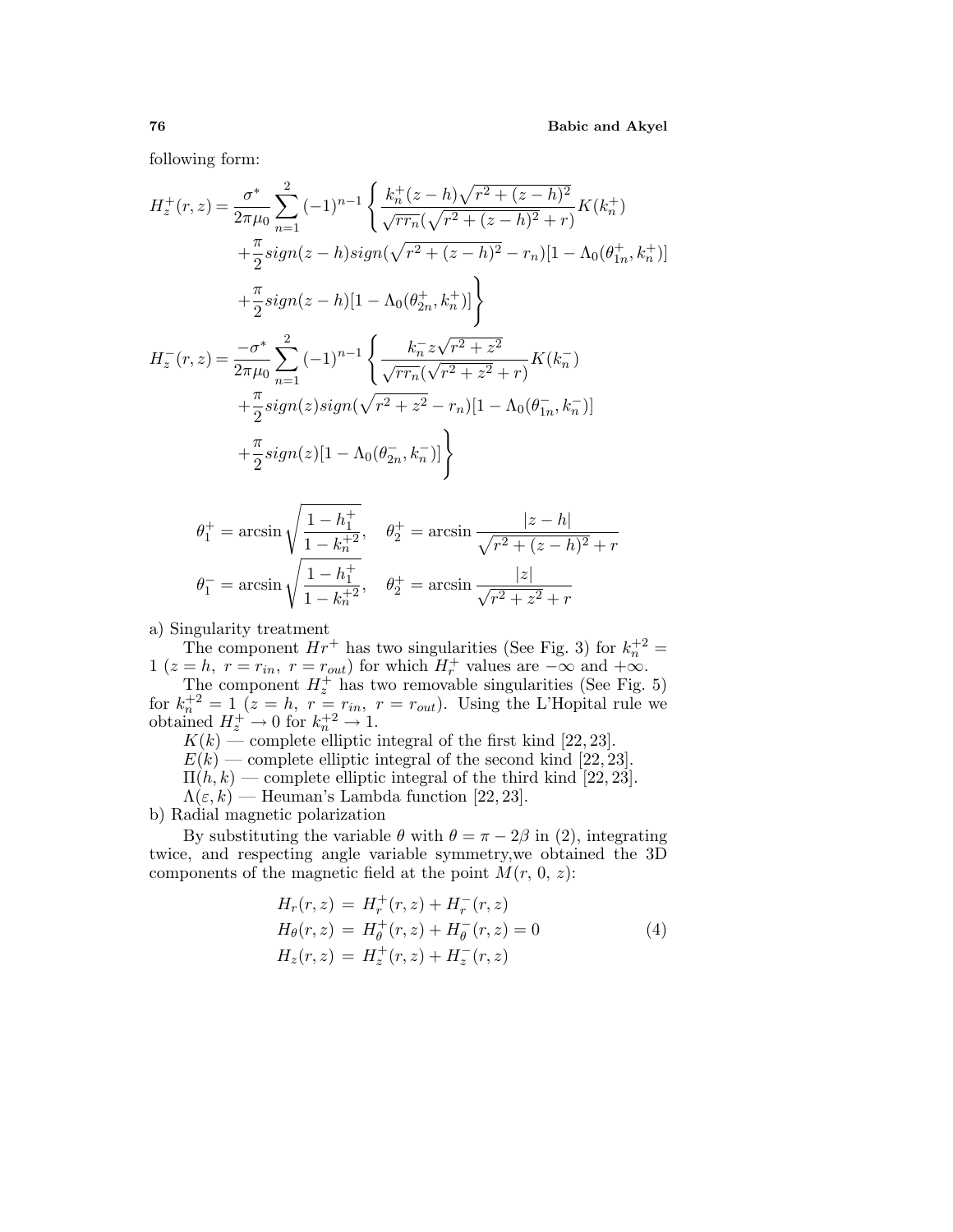where

$$
H_r^+(r, z) = -\frac{\sigma^*}{4\pi\mu_0} \sum_{n=1}^2 (-1)^{n-1} \frac{t_n k_n^+}{r} \sqrt{\frac{r_{in}}{r}} \left[ K(k_n^+) + \frac{r - r_{in}}{r + r_{in}} \Pi(h^+, k_n^+) \right]
$$
  
\n
$$
H_r^-(r, z) = \frac{\sigma^*}{4\pi\mu_0} \sum_{n=1}^2 (-1)^{n-1} \frac{t_n k_n^-}{r} \sqrt{\frac{r_{out}}{r}} \left[ K(k_n^-) + \frac{r - r_{out}}{r + r_{out}} \Pi(h^-, k_n^-) \right]
$$
  
\n
$$
H_{\theta}^+(r, z) = H_{\theta}^-(r, z) = 0
$$
  
\n
$$
H_z^+(r, z) = \frac{\sigma^*}{2\pi\mu_0} \sum_{n=1}^2 (-1)^{n-1} k_n^+ \sqrt{\frac{r_{in}}{r}} K(k_n^+)
$$
  
\n
$$
H_z^-(r, z) = -\frac{\sigma^*}{2\pi\mu_0} \sum_{n=1}^2 (-1)^{n-1} k_n^- \sqrt{\frac{r_{out}}{r}} K(k_n^-)
$$
  
\n
$$
k_n^{+2} = \frac{4rr_{in}}{(r + r_{in})^2 + t_n^2}, \qquad k_n^{-2} = \frac{4rr_{out}}{(r + r_{out})^2 + t_n^2}
$$
  
\n
$$
h^+ = \frac{4rr_{in}}{(r + r_{in})^2}, \qquad h^- = \frac{4rr_{out}}{(r + r_{out})^2}
$$
  
\n
$$
t_1 = z - h, \qquad t_2 = z
$$

Thus, we obtained the 3D components of the magnetic field expressed over the complete elliptical integrals of the first, second, and third kind [22,23]. Ravaud at al. [1] obtained the same expressions for the component  $H<sub>z</sub>$  and relatively tedious expressions for the component Hr wherein, the incomplete integrals of the first and third kind appear. Above obtained expressions can be easily used to calculate the magnetic field anywhere except in the singular case. In the singular case, it is possible to replace the elliptic integral of the third kind with the elliptic integral of the first kind and Heumans Lambda function  $[22, 23]$ . After some mathematical modifications, the component  $H_r(r, z)$  suitable for either regular or singular cases appears in the following form:

$$
H_r^+(r,z) = -\frac{\sigma^*}{4\pi\mu_0} \sum_{n=1}^2 (-1)^{n-1} \sqrt{\frac{r_{in}}{r}} \left[ 2\frac{t_n k_n^+}{r + r_{in}} K(k_n^+) \right]
$$

$$
+ \pi \sqrt{\frac{r_{in}}{r}} sign(r - r_{in}) sign(t_n) [1 - \Lambda_0(\varepsilon_n^+, k_n^+)] \right]
$$

$$
H_r^-(r,z) = \frac{\sigma^*}{4\pi\mu_0} \sum_{n=1}^2 (-1)^{n-1} \sqrt{\frac{r_{out}}{r}} \left[ 2\frac{t_n k_n^-}{r + r_{out}} K(k_n^-) + \pi \sqrt{\frac{r_{out}}{r}} sign(r - r_{out}) sign(t_n) [1 - \Lambda_0(\varepsilon_n^-, k_n^-)] \right]
$$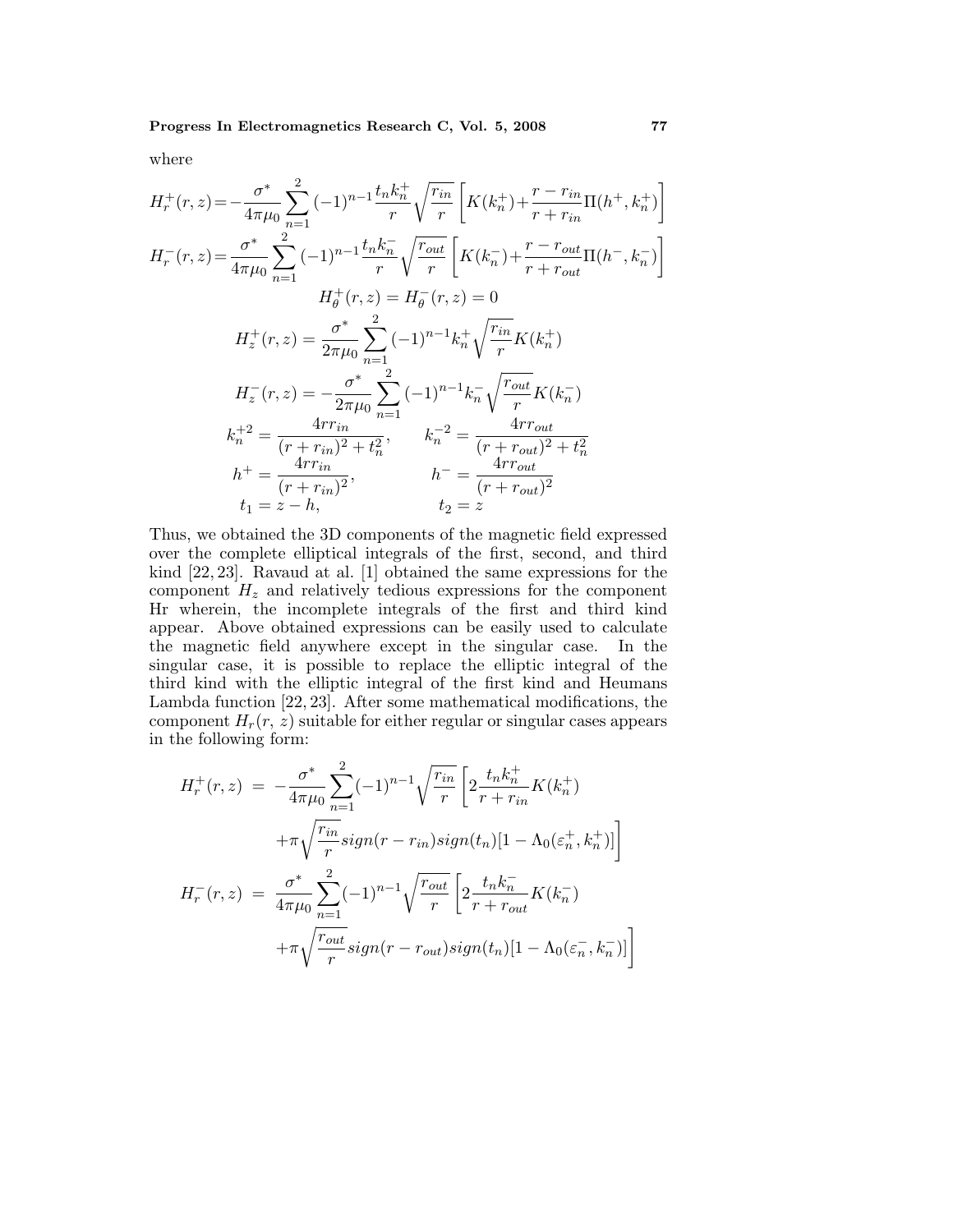where

$$
\varepsilon_n^+ = \arcsin\sqrt{\frac{1 - h^+}{1 - k_n^+}^2}, \qquad \varepsilon_n^- = \arcsin\sqrt{\frac{1 - h^-}{1 - k_n^-}^2}
$$

b1) Singularity treatment

The component  $H_r^+$  has one removable singularity (See Figs. 7) for  $k_n^{+2} = 1$   $(z = h, r = r_{in})$ . Using the L'Hopital rule we obtained  $H_r^+ \stackrel{\kappa}{\rightarrow} 0$  for  $k_n^+ \stackrel{?}{\rightarrow} 1$ .

The component  $H_z^+$  has one singularity (See Figs. 9) for  $k_n^{\dagger 2} =$ 1 ( $z = h$ ,  $r = r_{in}$ ) for which  $H_z^+$  value is  $+\infty$ .

### **4. EXAMPLES**

### a) Axial magnetic polarization

In Figs. 3 and 4 we show the radial and the axial components of the magnetic field (axial magnetic polarization) as a function of the radial distance of the observation point for a given altitude with  $z = 3 \,\text{mm}$ (component  $H_r$ ) and  $z = 4$  mm (component  $H_z$ ) for a magnet with dimensions  $r_{in} = 25$  mm,  $r_{out} = 28$  mm,  $h = 3$  mm and  $\sigma^* = 1$  T [1]. We only considered the upper face of the permanent magnet ring to simplify the analytical calculation [1]. If we compare our results to those obtained in  $[1]$ , we observed the same form for the components



**Figure 3.** The radial component  $H_r$  is a function of the radial distance: the observation height is  $z = 3$  mm,  $r_{in} = 25$  mm,  $r_{out} =$ 28 mm.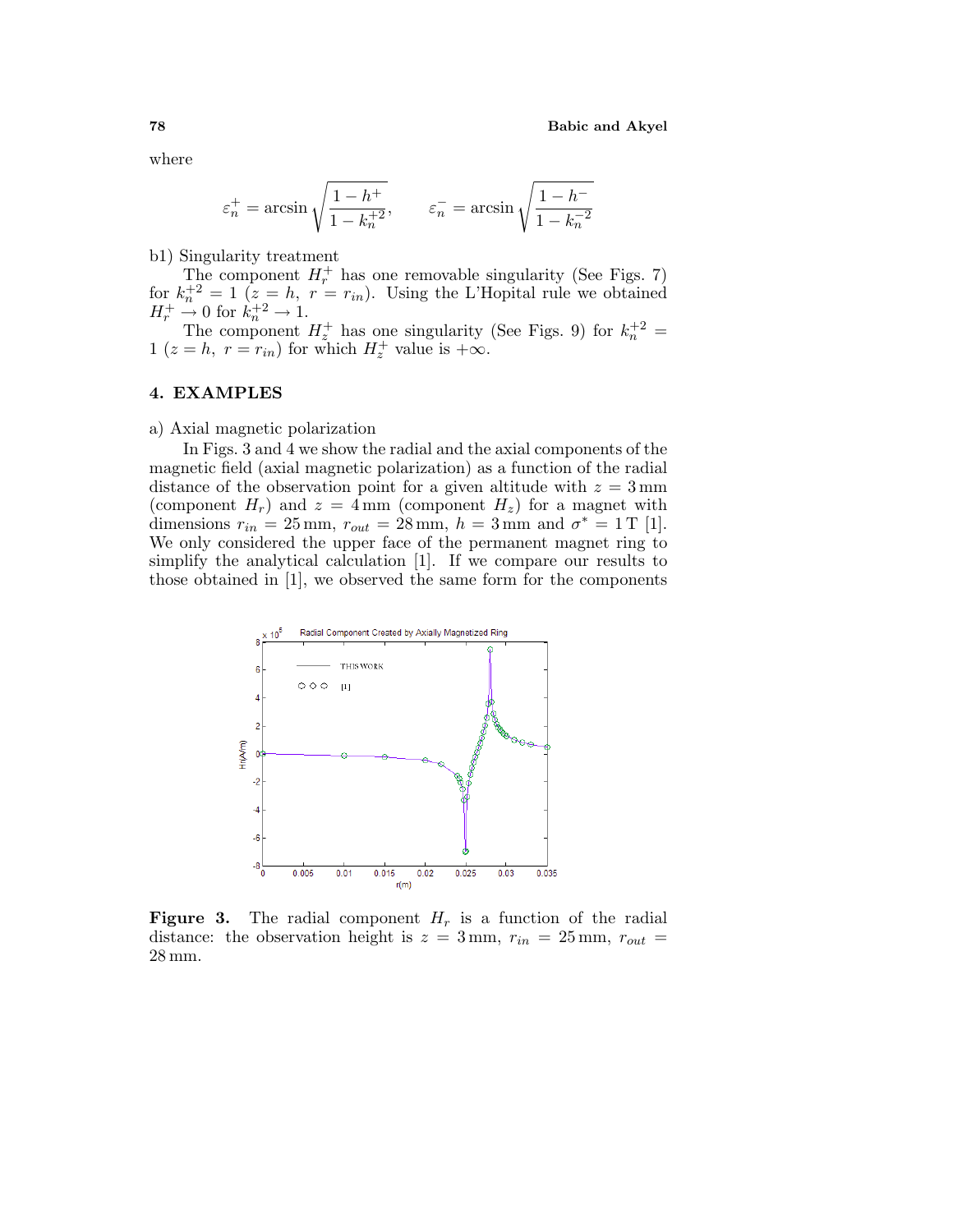

**Figure 4.** The axial component  $H_z$  is a function of the radial distance: the observation height is  $z = 4$  mm,  $r_{in} = 25$  mm,  $r_{out} = 28$  mm.



**Figure 5.** The radial component  $H_r$  is a function of the radial distance: the observation height is  $z = 1.5$  mm,  $r_{in} = 25$  mm,  $r_{out}=28\,\rm{mm}$  [1].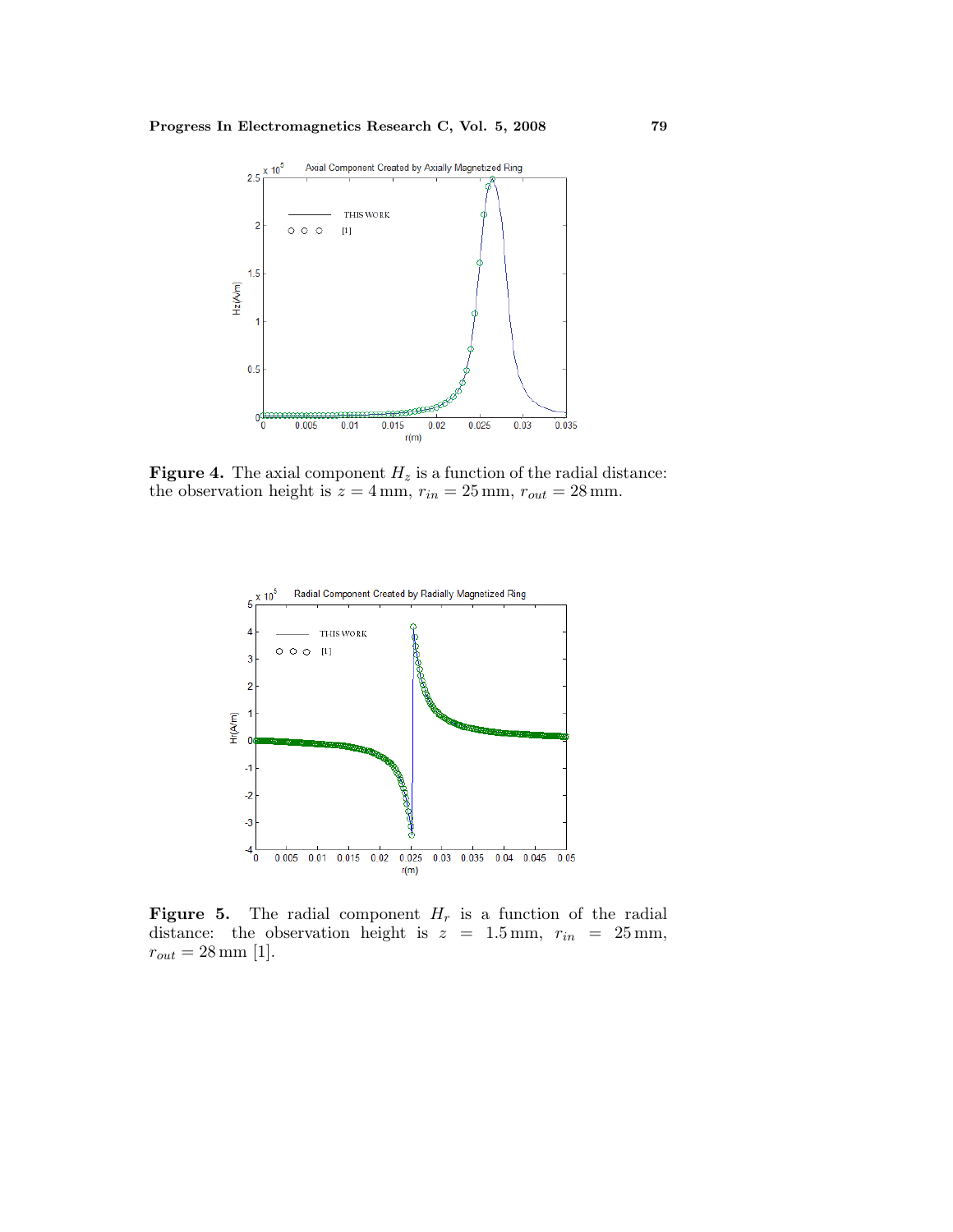

**Figure 6.** The axial component  $H_z$  is a function of the radial distance: the observation height is  $z = 3$  mm,  $r_{in} = 25$  mm,  $r_{out} = 28$  mm.

of  $H_r$  (Fig. 3). From the components of  $H_z$  (Fig. 4) we can see that there is a difference in the right side where the magnetic field does not exist for  $r > 0.025$  m [1]. This component of the magnetic field is difficult to plot with Mathematica as mentioned in [1]. We find that our approach, in which we replaced the elliptic integral of third kind by Heumans Lambda function, can considerably improve the magnetic field calculation near singular points where the elliptic integral of third kind is tedious for numerical evaluation [20].

#### b) Radial magnetic polarization

In Figs. 5 and 6 we show the radial and the axial components of the magnetic field as a function of the radial distance of the observation point for a given altitude with  $z = 1.5$  mm (component  $H_r$ ) and  $z = 3$  mm (component  $H_z$ ) for given magnet with dimensions  $r_{in} = 25 \,\text{mm}, r_{out} = 28 \,\text{mm}, h = 3 \,\text{mm} \text{ and } \sigma^* = 1 \,\text{T}$  [1]. We only consider the ring inner face of the permanent magnet ring to simplify the analytical calculation [1]. If we compare our results to those obtained in [1] we observe the same form for all of the components of either  $H_r$  or  $H_z$ .

Thus, we can confirm that obtained expressions  $(3)$  and  $(4)$ perfectly correspond to those given in [1] but they are more suitable for the calculation of magnetic fields especially in singular cases. The comparative calculation was made using MATLAB programming.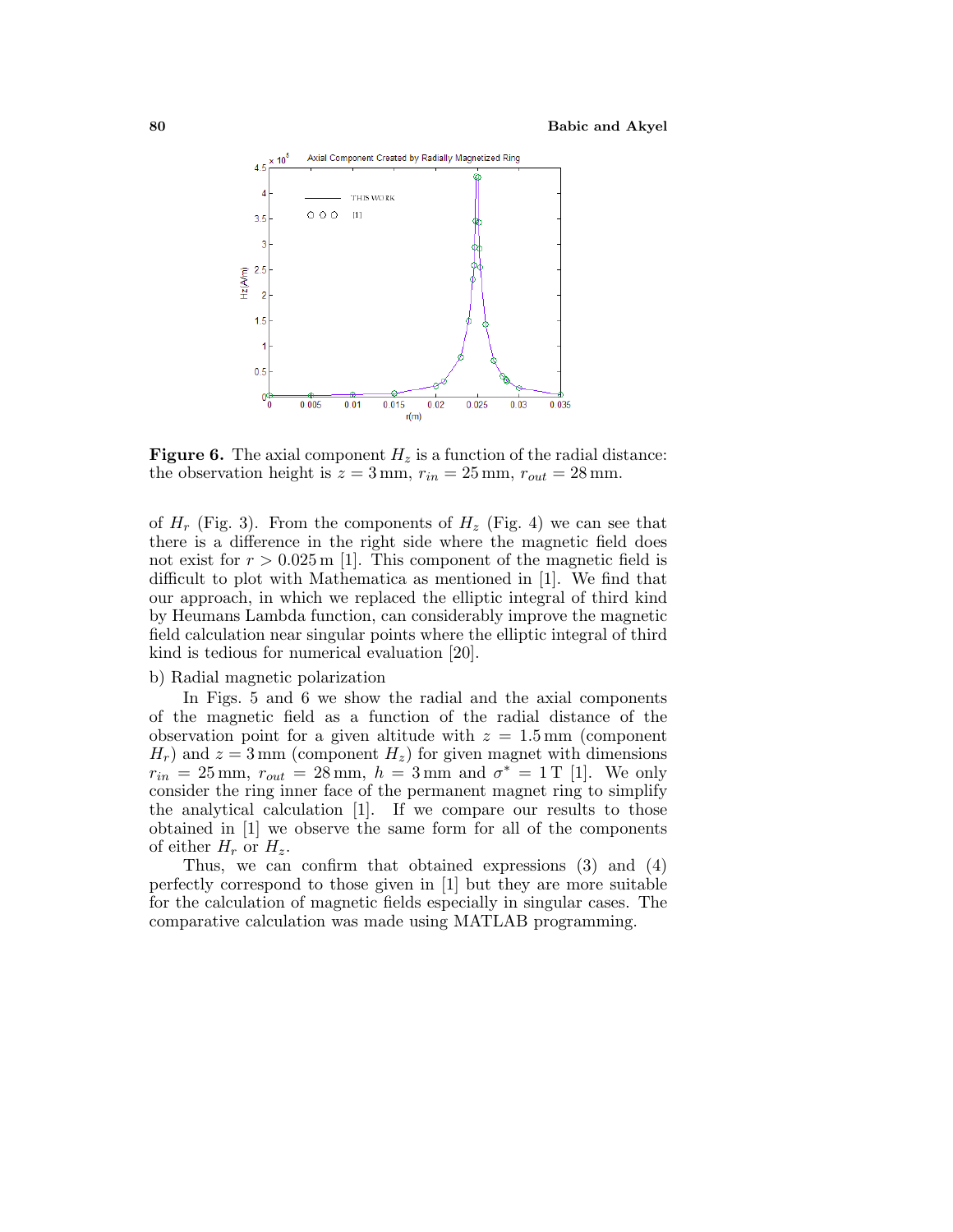#### **5. CONCLUSION**

In this paper, we presented an improved analytical approach, based on a previously developed analytical method, to calculate the magnetic field of axially- and radially-polarized magnetic rings. The proposed analytical expressions are easily extended to the numerical calculation of the magnetic field at any regular or singular point in space.

## **REFERENCES**

- 1. Ravaud, R., G. Lemarquand, V. Lemarquand, and C. Depollier, "Analytical calculation of the magnetic field created by permanent-magnet rings," IEEE Trans. Magn., Vol. 44, No. 8, 1982–1989,Aug. 2008.
- 2. Rakotoarison,H.,J. Yonnet,and B. Delinchant,"Using coulombian approach for modelling scalar potential and magnetic field of a permanent magnet with radial polarization," IEEE Trans. Magn., Vol. 43, No. 4, 1261–1264, Apr. 2007.
- 3. Zhilichev,Y.,"Calculation of magnetic field of tubular permanent magnet assemblies in cylindrical bipolar coordinates," IEEE Trans. Magn., Vol. 43, No. 7, 3189-3195, Jul. 2007.
- 4. Lindell,I. V.,"Electromagnetic field in self-dual media in different-form representation," Progress In Electromagnetics Research, PIER 58, 319–333, 2006.
- 5. Lemarquand,G. and V. Lemarquand,"Annular magnet position sensor," IEEE. Trans. Magn., Vol. 26, No. 5, 2041–2043, Sep. 1990.
- 6. Lemarquand,G. and V. Lemarquand,"Variable magnetic torque sensor," J. Appl. Phys., Vol. 70, No. 10, 6630–6632, 1991.
- 7. Pulyer,Y. and M. Hrovat,"Generation of remote homogeneous magnetic fields," IEEE Trans. Magn., Vol. 38, No. 3,  $1553-1563$ , May 2002.
- 8. Berkouk, M., V. Lemarquand, and G. Lemarquand, "Analytical calculation of ironless loudspeaker motors," IEEE Trans. Magn., Vol. 37, No. 2, 1011–1014, Mar. 2001.
- 9. Furlani,E. P.,S. Reznik,and A. Kroll,"A three-dimensonal field solution for radially polarized cylinders," IEEE Trans. Magn., Vol. 31, No. 1, 844–851, Jan. 1995.
- 10. Durand, E., Electrostatique, Vol. 1, 248-251, Masson Editeur, Paris, France, 1964.
- 11. Dehghan, M. and F. Shakeri, "Solution of an integral-differential equation arising oscillating magnetic fields using He's homotopy